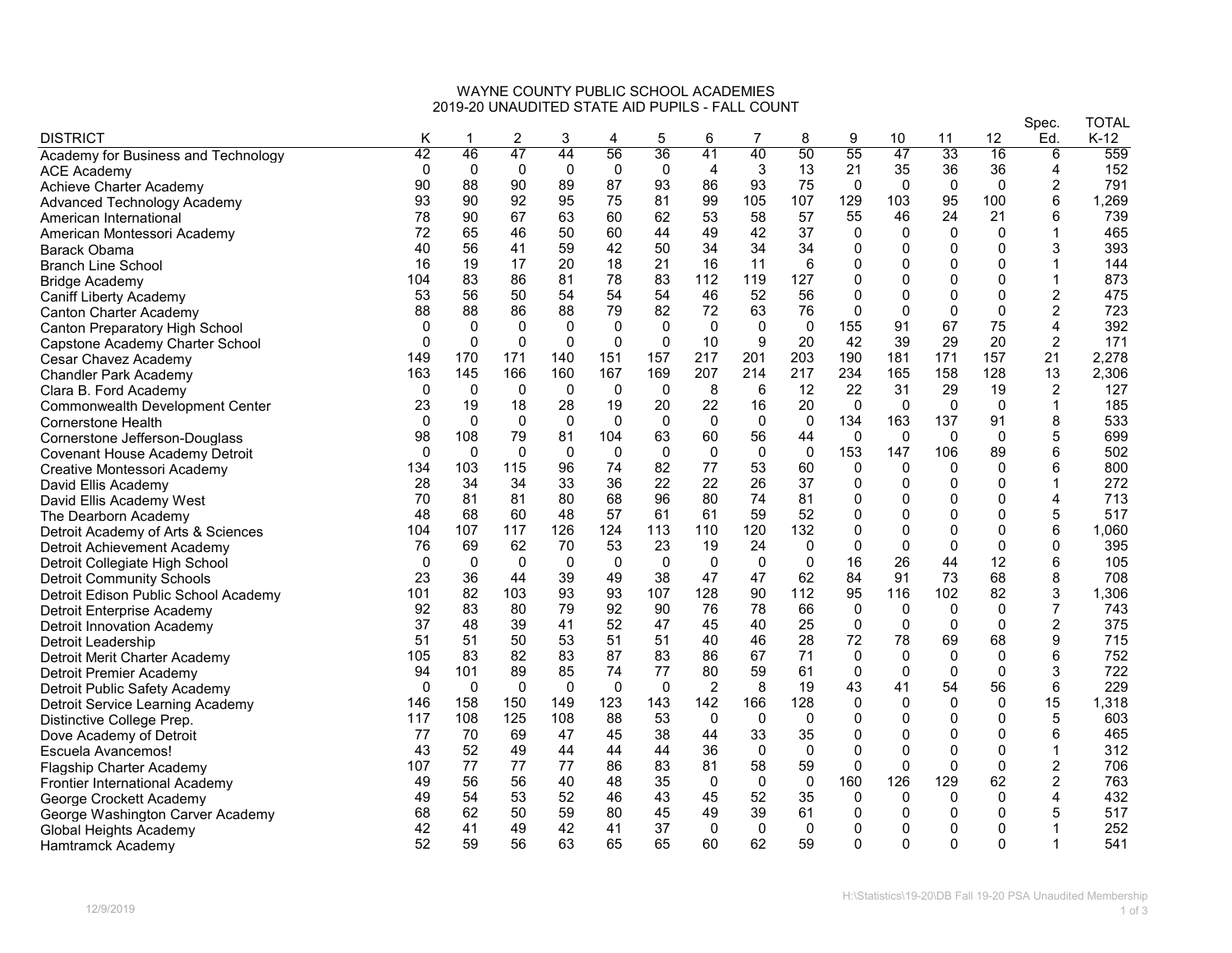## WAYNE COUNTY PUBLIC SCHOOL ACADEMIES 2019-20 UNAUDITED STATE AID PUPILS - FALL COUNT

|                                                   |          |             |             |             |              |              |             |             |                |                |          |                | Spec.        | <b>TOTAL</b>   |       |
|---------------------------------------------------|----------|-------------|-------------|-------------|--------------|--------------|-------------|-------------|----------------|----------------|----------|----------------|--------------|----------------|-------|
| <b>DISTRICT</b>                                   | Κ        |             | 2           | 3           | 4            | 5            | 6           | 7           | 8              | 9              | 10       | 11             | 12           | Ed.            | K-12  |
| Hanley                                            | 85       | 75          | 75          | 75          | 74           | 74           | 72          | 62          | 55             | $\overline{0}$ | 0        | $\overline{0}$ | $\Omega$     | 3              | 650   |
| Henry Ford Academy                                | $\Omega$ | $\mathbf 0$ | $\mathbf 0$ | 0           | $\mathbf 0$  | $\mathbf 0$  | $\Omega$    | $\mathbf 0$ | $\mathbf 0$    | 153            | 133      | 108            | 115          | 4              | 513   |
| Highland Park                                     | 36       | 46          | 32          | 41          | 36           | 35           | 26          | 35          | 23             | 0              | 0        | 0              | $\Omega$     | 3              | 313   |
| Hope Academy                                      | 65       | 57          | 56          | 56          | 53           | 57           | 45          | 59          | 50             | 0              | $\Omega$ | $\Omega$       | $\Omega$     | 3              | 501   |
| Hope of Detroit Academy                           | 82       | 88          | 84          | 85          | 87           | 97           | 97          | 90          | 95             | 90             | 81       | 50             | 44           | 11             | 1,082 |
| <b>Inkster Preparatory Academy</b>                | 41       | 35          | 37          | 38          | 24           | 11           | 0           | 0           | $\Omega$       | $\mathbf{0}$   | 0        | $\mathbf 0$    | $\Omega$     | 0              | 186   |
| Ivywood Classical Academy                         | 37       | 18          | 27          | 17          | 23           | 9            | $\Omega$    | $\Omega$    | $\mathbf{0}$   | $\mathbf{0}$   | $\Omega$ | $\Omega$       | $\Omega$     | $\Omega$       | 131   |
| Jalen Rose Leadership Academy                     | $\Omega$ | 0           | 0           | 0           | 0            | $\mathbf{0}$ | $\mathbf 0$ | $\Omega$    | 0              | 128            | 109      | 94             | 82           | 7              | 420   |
| James and Grace Lee Boggs                         | 17       | 14          | 11          | 11          | 17           | 20           | 13          | 18          | 17             | 0              | 0        | 0              | $\mathbf 0$  | $\overline{c}$ | 138   |
| Joy Preparatory Academy                           | 41       | 50          | 47          | 38          | 37           | 23           | 15          | 29          | 12             | $\mathbf 0$    | $\Omega$ | $\mathbf{0}$   | $\mathbf 0$  | 2              | 293   |
| Keystone Academy                                  | 109      | 82          | 81          | 72          | 75           | 75           | 77          | 59          | 67             | 0              | 0        | 0              | 0            | 2              | 700   |
| Legacy Charter Academy                            | 81       | 84          | 81          | 89          | 83           | 90           | 75          | 86          | 77             | $\Omega$       |          | $\Omega$       | $\mathbf{0}$ | 5              | 751   |
| MacDowell Preparatory Academy                     | 42       | 44          | 42          | 41          | 41           | 26           | 39          | 53          | 51             | $\Omega$       |          | $\mathbf{0}$   | $\mathbf{0}$ | 4              | 382   |
| <b>Madison Carver Academy</b>                     | 82       | 84          | 77          | 72          | 82           | 73           | 63          | 49          | 42             | $\mathbf 0$    |          | 0              | 0            | 6              | 629   |
| Martin Luther King Jr. Educationa Center Academy  | 77       | 67          | 56          | 49          | 44           | 38           | 30          | 44          | 40             | $\mathbf 0$    | $\Omega$ | $\mathbf{0}$   | $\mathbf{0}$ | $\mathbf 0$    | 445   |
| Marvin L. Winans Academy of Performing Arts       | 37       | 32          | 42          | 54          | 42           | 55           | 47          | 54          | 37             | 0              | 0        | $\mathbf 0$    | $\mathbf 0$  | 2              | 401   |
| Metro Charter Academy                             | 75       | 62          | 74          | 69          | 73           | 79           | 73          | 63          | 55             | 0              | n        | $\mathbf 0$    | $\mathbf 0$  | 4              | 626   |
| Michigan Educational Choice Center                | 33       | 25          | 35          | 32          | 34           | 28           | 37          | 39          | 27             | $\mathbf 0$    | O        | $\Omega$       | $\mathbf{0}$ | 2              | 292   |
| New Paradigm College Prep                         | 29       | 28          | 22          | 35          | 25           | 22           | 29          | 20          | 11             | $\mathbf 0$    |          | $\mathbf 0$    | 0            | 1              | 221   |
| New Paradigm Glazer-Loving Academy                | 42       | 50          | 42          | 40          | 36           | 36           | 25          | 21          | 18             | $\mathbf{0}$   | $\Omega$ | $\Omega$       | $\mathbf{0}$ | 2              | 311   |
| New School High                                   | $\Omega$ | $\Omega$    | $\mathbf 0$ | $\mathbf 0$ | $\Omega$     | $\mathbf 0$  | $\Omega$    | $\mathbf 0$ | $\mathbf 0$    | 21             | 14       | 21             | 17           | $\mathbf 0$    | 73    |
| Oakland International Academy                     | 60       | 60          | 48          | 57          | 56           | 54           | 48          | 49          | 52             | 105            | 91       | 82             | 68           | 4              | 833   |
| Old Redford Academy                               | 117      | 104         | 119         | 119         | 117          | 95           | 122         | 110         | 107            | 104            | 168      | 127            | 119          | 19             | 1,547 |
| Pathways Academy                                  | 0        | 0           | 0           | 0           | $\mathbf{0}$ | 0            | $\mathbf 0$ | 6           | $\overline{4}$ | 57             | 28       | 35             | 21           | $\mathbf{1}$   | 151   |
| Pembroke Academy                                  | 71       | 69          | 30          | 33          | 30           | 25           | 22          | 0           | 0              | 0              | 0        | $\mathbf 0$    | $\Omega$     | $\mathbf 0$    | 280   |
| <b>Plymouth Educational Center Charter School</b> | 38       | 59          | 68          | 46          | 62           | 51           | 55          | 66          | 43             | $\mathbf 0$    | O        | 0              | $\mathbf{0}$ | 5              | 493   |
| <b>Plymouth Scholars Charter Academy</b>          | 112      | 88          | 91          | 89          | 90           | 89           | 76          | 64          | 72             | $\mathbf 0$    | O        | 0              | 0            | 3              | 773   |
| Quest Charter Academy                             | 99       | 87          | 84          | 85          | 85           | 86           | 85          | 74          | 81             | 0              | $\Omega$ | $\mathbf 0$    | $\mathbf{0}$ | 6              | 772   |
| Regent Park Scholars Charter Academy              | 102      | 102         | 88          | 77          | 80           | 86           | 82          | 61          | 51             | 0              | $\Omega$ | $\mathbf 0$    | 0            | 4              | 733   |
| Riverside Academy                                 | 67       | 69          | 63          | 68          | 63           | 75           | 80          | 80          | 82             | 74             | 75       | 84             | 42           | 2              | 923   |
| <b>Rutherford Winans Academy</b>                  | 42       | 37          | 40          | 34          | 38           | 41           | $\Omega$    | $\Omega$    | $\Omega$       | $\Omega$       | $\Omega$ | $\mathbf{0}$   | $\Omega$     | $\mathbf{1}$   | 232   |
| South Canton Scholars Charter Academy             | 110      | 90          | 92          | 90          | 83           | 88           | 81          | 72          | 78             | 0              | 0        | $\Omega$       | $\Omega$     | 2              | 785   |
| Star International Academy                        | 136      | 116         | 148         | 131         | 138          | 147          | 148         | 148         | 124            | 109            | 107      | 89             | 88           | $\,6$          | 1,637 |
| Summit Academy                                    | 28       | 33          | 25          | 38          | 25           | 20           | 22          | 26          | 26             | 0              | $\Omega$ | $\Omega$       | $\Omega$     | 3              | 246   |
| Summit Academy North                              | 113      | 95          | 107         | 139         | 118          | 117          | 147         | 157         | 162            | 173            | 167      | 129            | 148          | 22             | 1,796 |
| <b>Taylor Exemplar Academy</b>                    | 98       | 89          | 91          | 88          | 86           | 83           | 84          | 83          | 71             | 0              | $\Omega$ | $\Omega$       | $\Omega$     | 5              | 777   |
| <b>Taylor Preparatory High School</b>             | $\Omega$ | 0           | 0           | 0           | 0            | 0            | 0           | 0           | $\mathbf 0$    | 125            | 118      | 97             | 88           | 5              | 434   |
|                                                   | 76       | 71          | 48          | 61          | 48           | 54           | 50          | 30          | 36             | $\mathbf 0$    | 0        | $\mathbf 0$    | $\mathbf 0$  | 4              | 478   |
| Tipton Academy<br>Trillium Performing Arts        | 91       | 46          | 37          | 46          | 62           | 39           | 62          | 51          | 37             | 41             | 39       | 43             | 10           | 8              | 613   |
|                                                   | 49       | 49          | 50          | 51          | 45           | 51           | 49          | 53          | 53             | 59             | 54       | 55             | 57           | 3              | 675   |
| Universal Academy                                 | 57       | 59          | 71          | 60          | 56           | 58           | 66          | 57          | 68             | 56             | 41       | 35             | 16           | 3              | 701   |
| <b>Universal Learning Academy</b>                 | 144      | 153         | 151         | 159         | 146          | 155          | 148         | 140         | 149            | 149            | 130      | 139            | 129          | 18             | 1,909 |
| University Preparatory                            |          | 68          | 68          | 67          | 64           | 68           | 107         | 127         | 139            | 135            | 136      | 126            | 117          | 11             | 1,301 |
| University Preparatory Art & Design               | 68<br>78 | 84          | 89          | 90          | 92           | 86           | 160         | 188         | 185            | 154            | 125      | 122            | 90           | 11             | 1,554 |
| University Preparatory Science & Math             | 47       | 56          | 53          | 47          | 48           | 57           | 73          | 80          | 76             | $\Omega$       | $\Omega$ | $\mathbf{0}$   | $\Omega$     | 3              |       |
| University Yes Academy                            |          |             |             |             |              |              |             |             |                |                |          |                |              |                | 540   |